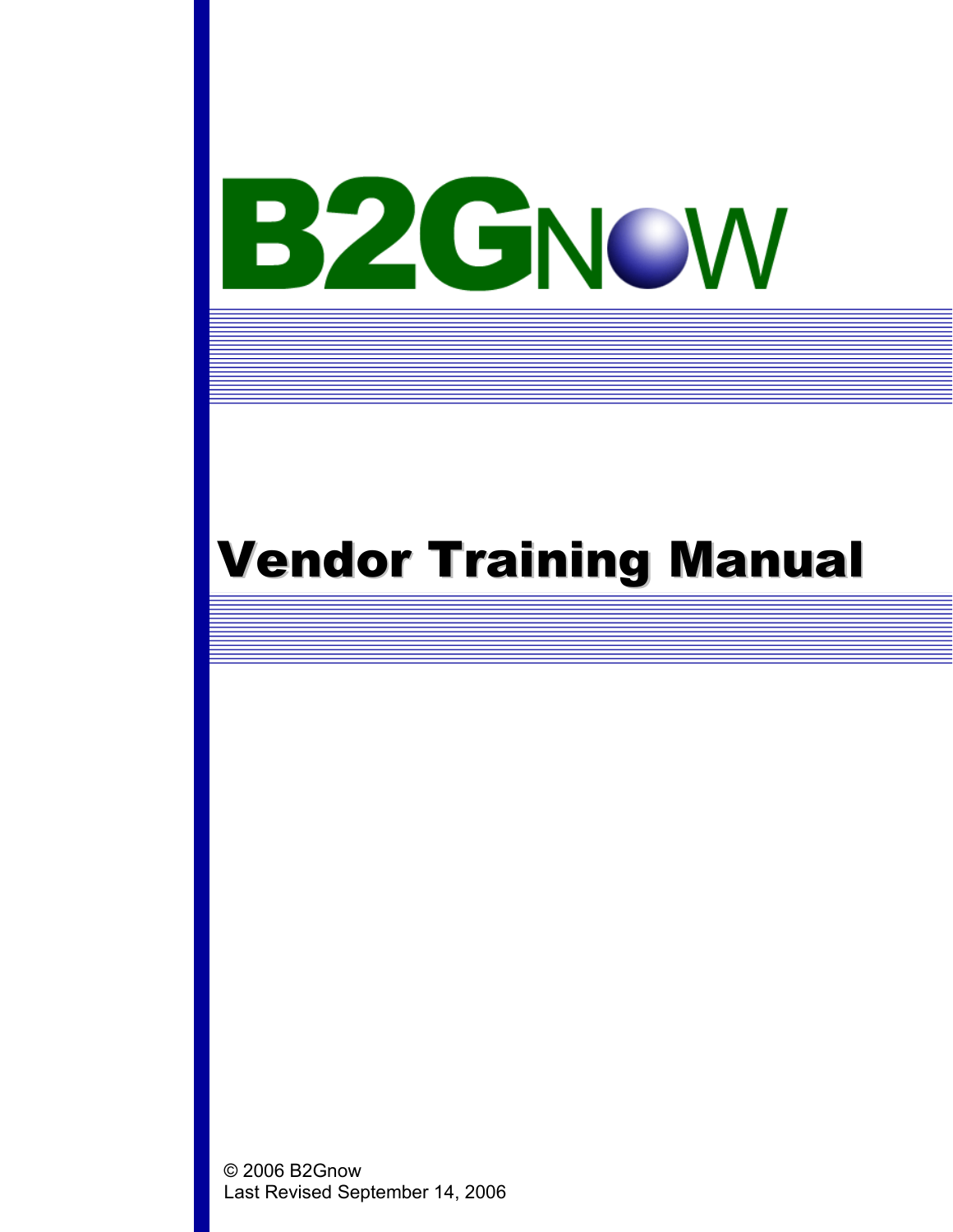

#### **Welcome to the B2Gnow system.**

GNOW

**By** 

Historically, compliance tracking has been extremely inefficient with time consuming manual processes and paper forms. The B2Gnow system streamlines compliance tracking by streamlining and automating these processes in an intuitive online system. You will receive all your compliance notices via fax or email from now on. You will be provided with a username and password that will allow you to access the system 24 hours a day, 7 days a week to view your contracts, report payments, and track goals. You will quickly realize that the system was implemented to make compliance quicker and easier for vendors.

For support, please contact your local agency, visit the online forums, or click on help from the system menu. Please make a note of who your Contract Compliance Officer is for each of your contracts, because they will be a valuable contact for your project. They will help you with any disputes or questions regarding payments and contracts.

#### **About this Training Manual**

We have developed this User Manual as a full, in-depth guide to the system. This Manual will start with the overview of the system, how to navigate through the different modules and lead into showing you more advanced functions. You will be provided with step-by-step instructions, visual aids, short cuts, advice and tips so that you can get the most out to of the system.

#### *Chapter One: Looking over the system*

Chapter one is a run down of the system. It will provide a guided tour of the basic functions, navigating the system, doing searches, and running reports. By the end of this section you will be able to navigate through the system and manage your account.

#### *Chapter Two: Getting things done*

This is where we will really start to get our feet wet by actually viewing contracts, concessions and certifications. You will learn how to use the system to edit various parts of contracts and audits. This is where you will start to communicate with vendors, both Prime and Subs. By the end of this section you will be able to perform the basic functions for managing contracts, concessions and certifications.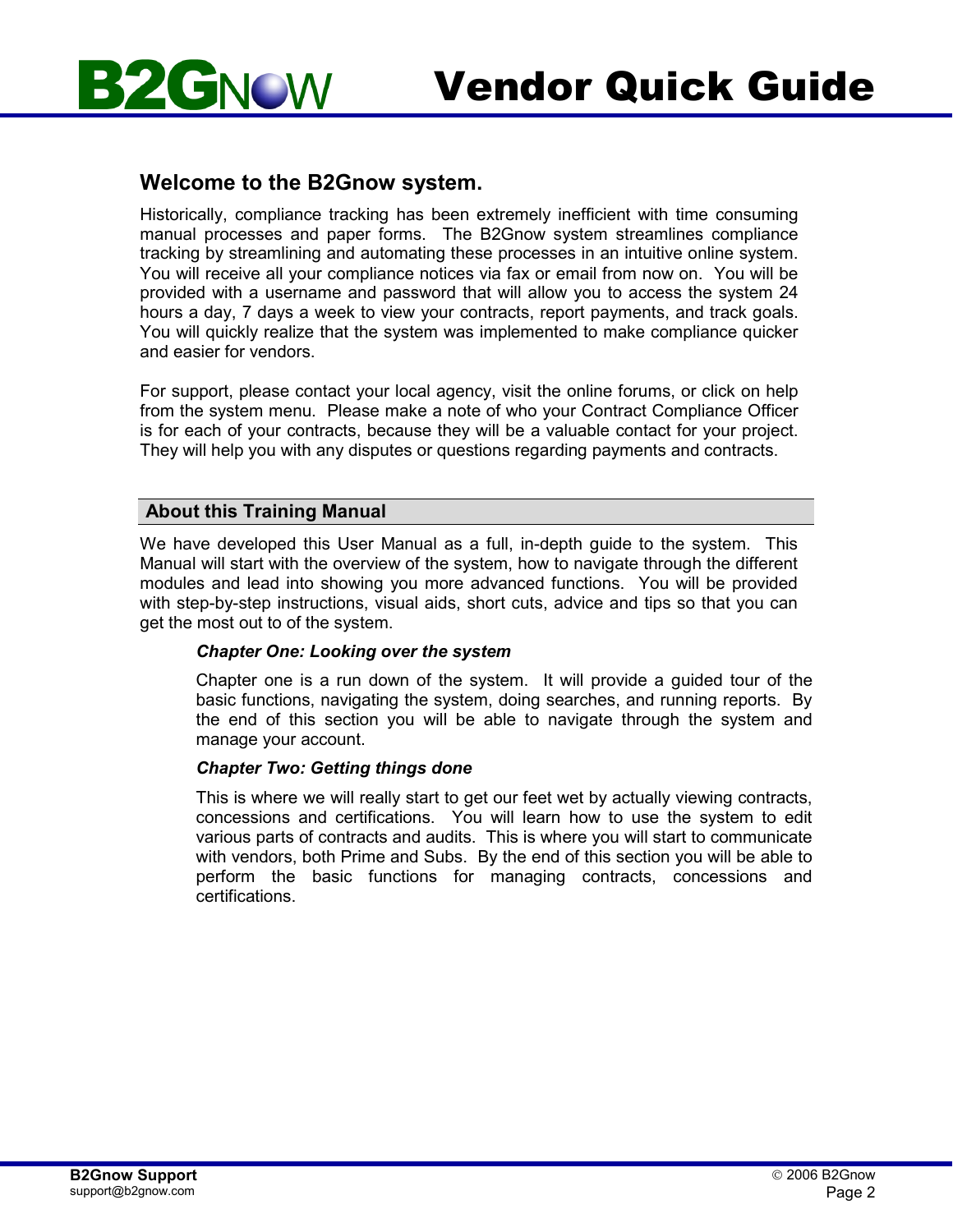

#### **How to use this manual**

This training manual is divided into chapters based on level of complexity. We kept the basic and easy in the beginning working toward the more complex functions. You can choose to read this manual from front to back, or you can choose to use is as a reference. You may use the highly detailed Table of Content to simply find the subject you are looking for and go directly to that topic without having to leaf through the other sections.

It is best to use this manual while you are logged into the system. We find you will learn the functions better and faster by actually performing them yourself. Your contracts might not be exactly the same as the samples in this manual, but you can do the same functions with your own contracts as the ones shown in this manual.

In this manual, we have tried to provide the easiest and best way to use the system. Unlike any other application, the method we show you might not be the ONLY way and as you learn the system better you will find and use shortcuts or perhaps you might like to have the left menu fully expanded for easier access to tasks. As long as you are able to complete your tasks and the data is correct and accurate, then we encourage you to use the method that works best for you.

#### **Security FAQ**

The system is extremely secure. When you log in, you are assigned a unique, temporary identifier. The identifier will expire within four hours. Using the system will refresh the expiration of the identifier, so that you can continue your work. When you are finished, we recommend logging out before you close your Internet browser. This will delete the identifier, preventing someone from using your computer to gain access to your account.

Your data is protected at all times. It is stored on top-of-the-line servers that are protected by multiple hardware and software firewalls. Confidential data is protected by industrial-strength encryption.

No other users can access your account. Your username and password are unique. **NEVER** give these to any one else. If someone in your organization requires access to the system, you can set up a new account for them. Other users in your organization can see the same information as you, depending upon their access settings.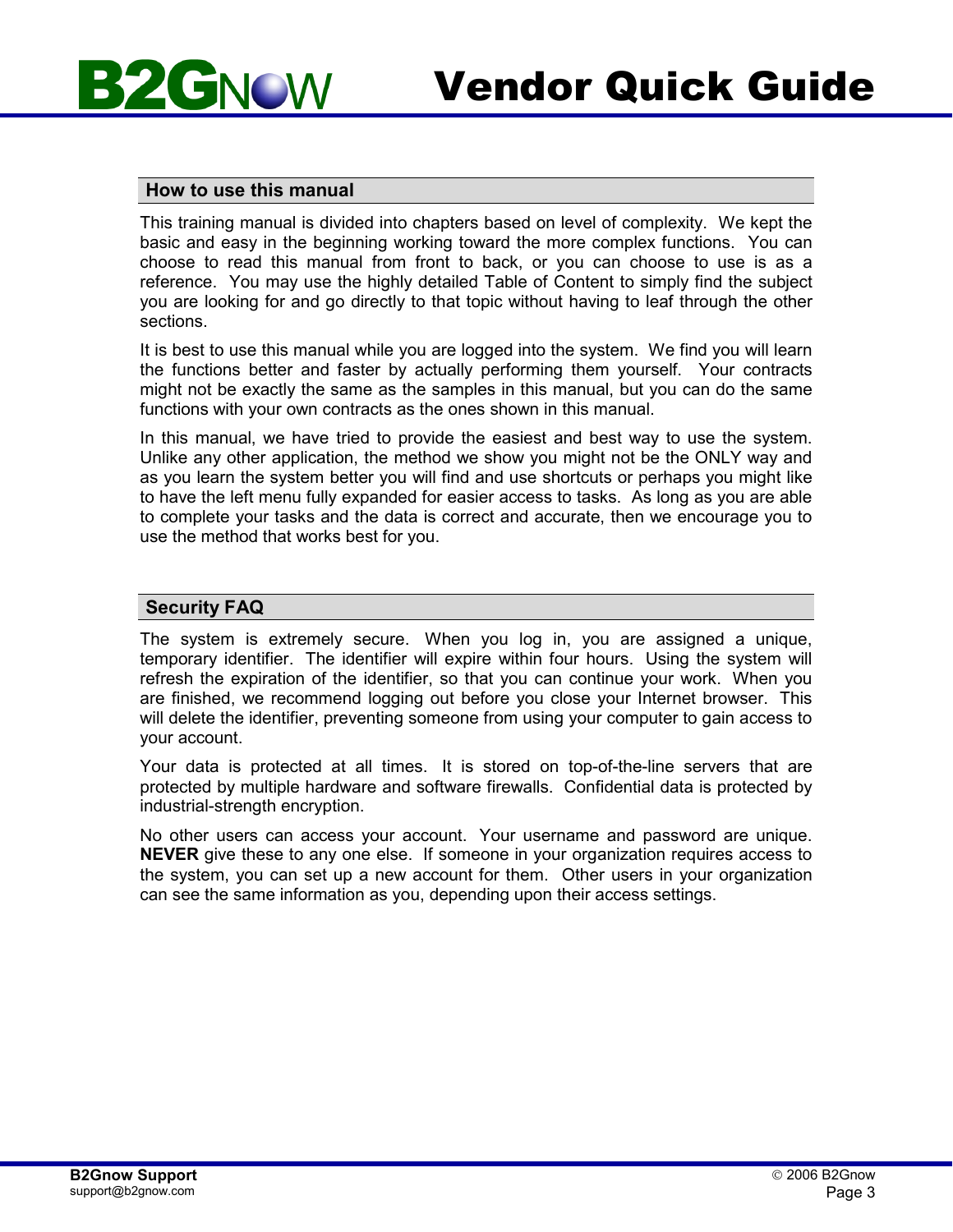

#### Chapter 1: Looking over the system

#### *Overview of the System*

A vendor can be a prime on one contract and a subcontractor on another. In addition, a vendor might be certified by any number of organizations that use the system.

#### **Account Type**

#### **Vendor**

- 1. Maintain contact information up to date in system.
- 2. Must complete contract and/or concession audit lines to stay current.
- 3. If prime contractor, close contract audits when all info is reported and project is complete.
- 4. If subcontractor, must mark work as complete when final payment is made and they are no longer working on project.

#### **Types of Notifications**

The following is a list of automatically generated notifications sent to the users by the system. Replying directly to these notices will reach a Customer Support representative; however, in more complex cases it is best to contact the Contract Compliance Officer directly. Their contact information is usually included in the body of each of these notifications.

- Contract or Concession Monitoring Notice
- REMINDER Contract or Concession Monitoring Notice
- Unresponsive Subcontractors Notice
- Discrepancy Notice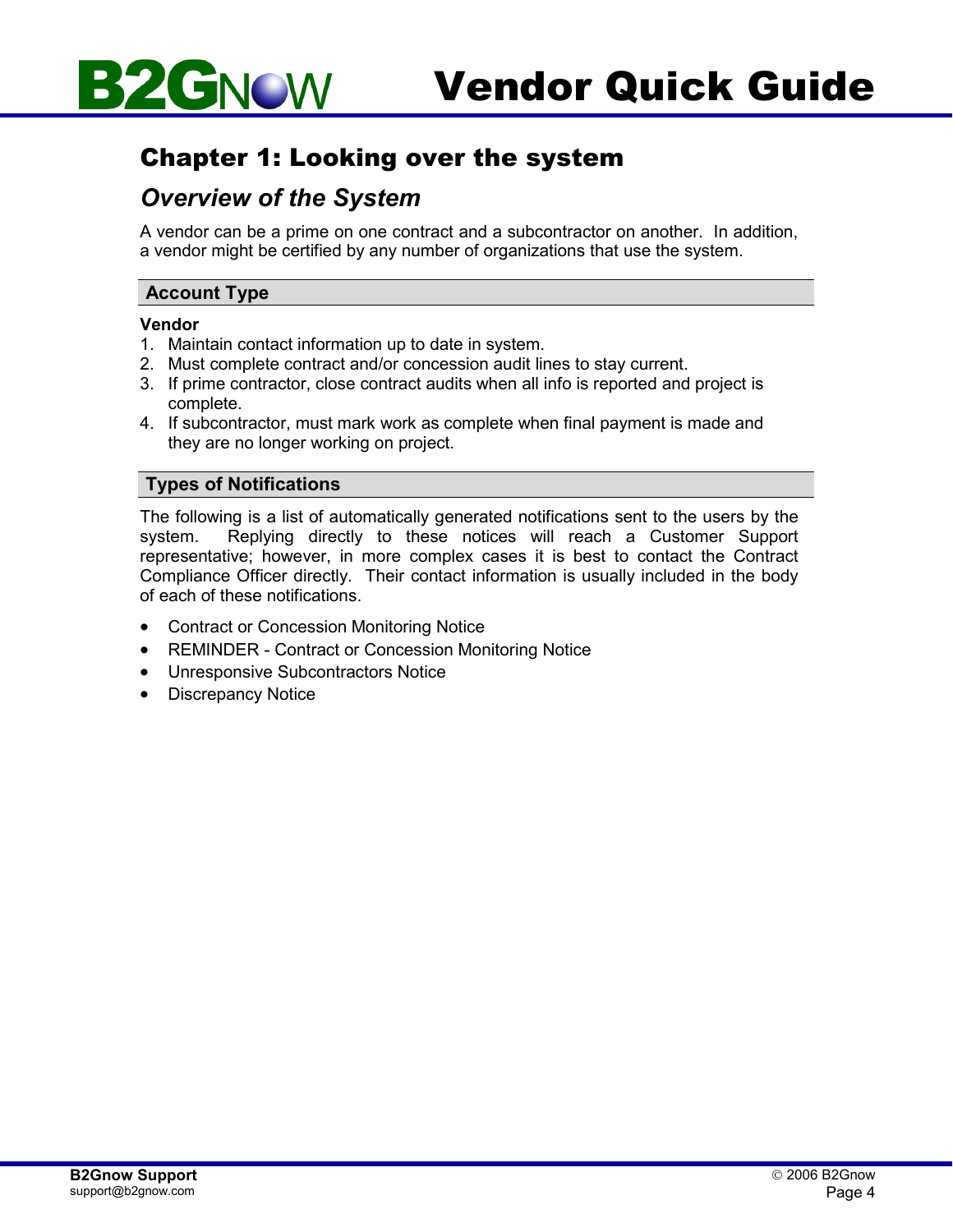#### *Getting Started*

#### **How to receive your username/password**

| <b>System Access Login</b><br>Username:<br>Password:                                  | About the System<br>. Information for Staff<br>. Information For Vendors<br>• Vendor Registration | When you<br><b>MWDBE</b> s<br>log in scre<br>this. |
|---------------------------------------------------------------------------------------|---------------------------------------------------------------------------------------------------|----------------------------------------------------|
| Login<br><b>Forgot Password</b><br>Password Lookup<br><b>Help/First Time Visitors</b> | • Contact Us, Support<br>. Terms of Service, Privacy Policy                                       | Click on $F$<br>Password                           |

visit your ite you will see a en that looks like

orgot **Password**.

| <b>Password Reminder</b>                                                                                                                                                                                        |        |
|-----------------------------------------------------------------------------------------------------------------------------------------------------------------------------------------------------------------|--------|
| Enter your email address, username, or user number in the box below and we will send your<br>password to your registered e-mail address or fax number. If you do not know your username,<br>you can look it up. |        |
|                                                                                                                                                                                                                 | Suhmit |

Type in your email address and click on **Submit**.

Within a few minutes, check your email. You should have a notice that contains your username and password.

*\*In most cases your username and your email address will be the same.* 

In some cases, you will have to send a username/password to vendor.

 $Last$ 

| <b>System Access Login</b>                                                   |                                    |  |
|------------------------------------------------------------------------------|------------------------------------|--|
| Username:                                                                    | • About the System                 |  |
|                                                                              | • Information for Staff            |  |
| Password:                                                                    | • Information For Vendors          |  |
|                                                                              | • Vendor Registration              |  |
| Loain                                                                        | • Contact Us, Support              |  |
| <b>Forgot Password</b><br>Password Lookup<br><b>Help/First Time Visitors</b> | . Terms of Service, Privacy Policy |  |

JOA Construction

 $\boxed{\mathbf{v}}$  or

Search

First<sup>-</sup>

Click on **Password Lookup**.

A search screen will load. Type in your search parameters and hit **Search**.

Note: You might have to be specific, or more vague with your search depending on your search results.

Search Parameters Business Name

Contact Person

State/Province

Email Phone Number Fax Number Address City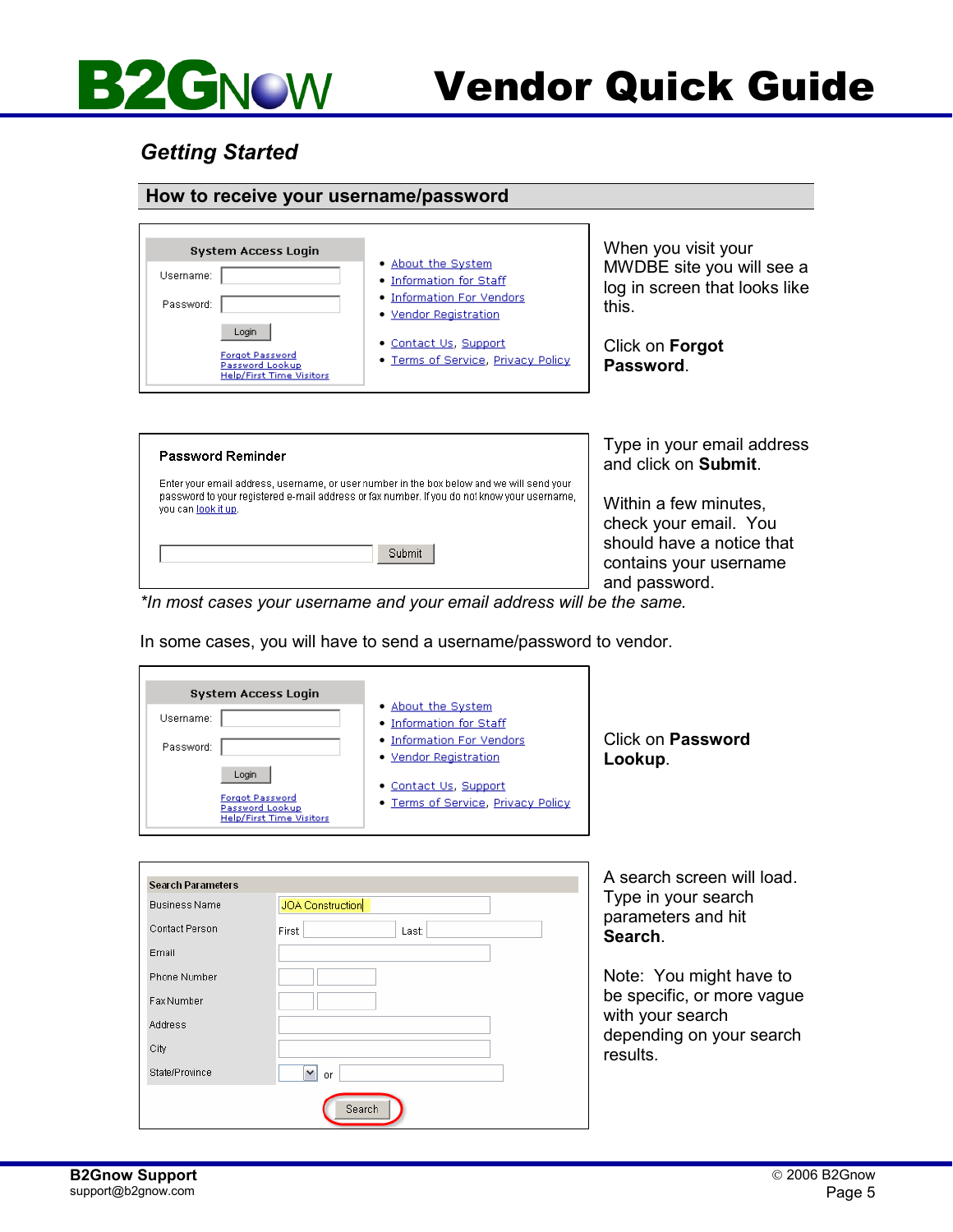### Vendor Quick Guide

| <b>Search Parameters</b>             |                         |                                                                                                                                     |                         |
|--------------------------------------|-------------------------|-------------------------------------------------------------------------------------------------------------------------------------|-------------------------|
| <b>Business Name</b>                 | <b>JOA</b> Construction |                                                                                                                                     |                         |
| Contact Person                       | First:                  | Last:                                                                                                                               |                         |
| Email                                |                         |                                                                                                                                     |                         |
| Phone Number                         |                         |                                                                                                                                     |                         |
| Fax Number                           |                         |                                                                                                                                     |                         |
| Address                              |                         |                                                                                                                                     |                         |
| City                                 |                         |                                                                                                                                     |                         |
| State/Province                       | v<br>or                 |                                                                                                                                     |                         |
|                                      |                         | Search                                                                                                                              |                         |
| <b>Search Results</b>                |                         |                                                                                                                                     |                         |
| <b>Business</b>                      | <b>Contact Person</b>   | <b>Contact Details</b>                                                                                                              | Send<br>Reminder        |
| J.O.A. Construction<br>Company, Inc. |                         | Johnson Akinwusi P: 713-490-7591<br>F: 713-490-7595<br>E: johnson@joacon.com<br>A: 4151 Southwest Freeway, Ste.<br>320, Houston, TX | Send<br><b>Reminder</b> |
| J.O.A. Construction<br>Company, Inc. | Renee Phelps            | P: 713-490-7591<br>F: 713-490-7595<br>E: rphelps@joacon.com<br>A: 4151 Southwest Freeway, Ste.<br>320, Houston, TX                  | Send<br><b>Reminder</b> |
|                                      |                         |                                                                                                                                     | $\triangle$ Top         |

From the list of results, find the person to whom you want to send the reminder. Click on **Send Reminder**.

With in a few moments, they should receive a username/password notice.

**Note:** If they do not receive a username/ password notice, it could be that their current email does not match the email in the system. Re do the search and verify the email address. If it is incorrect, you will have to edit their email address. See **Editing Vendor Information.**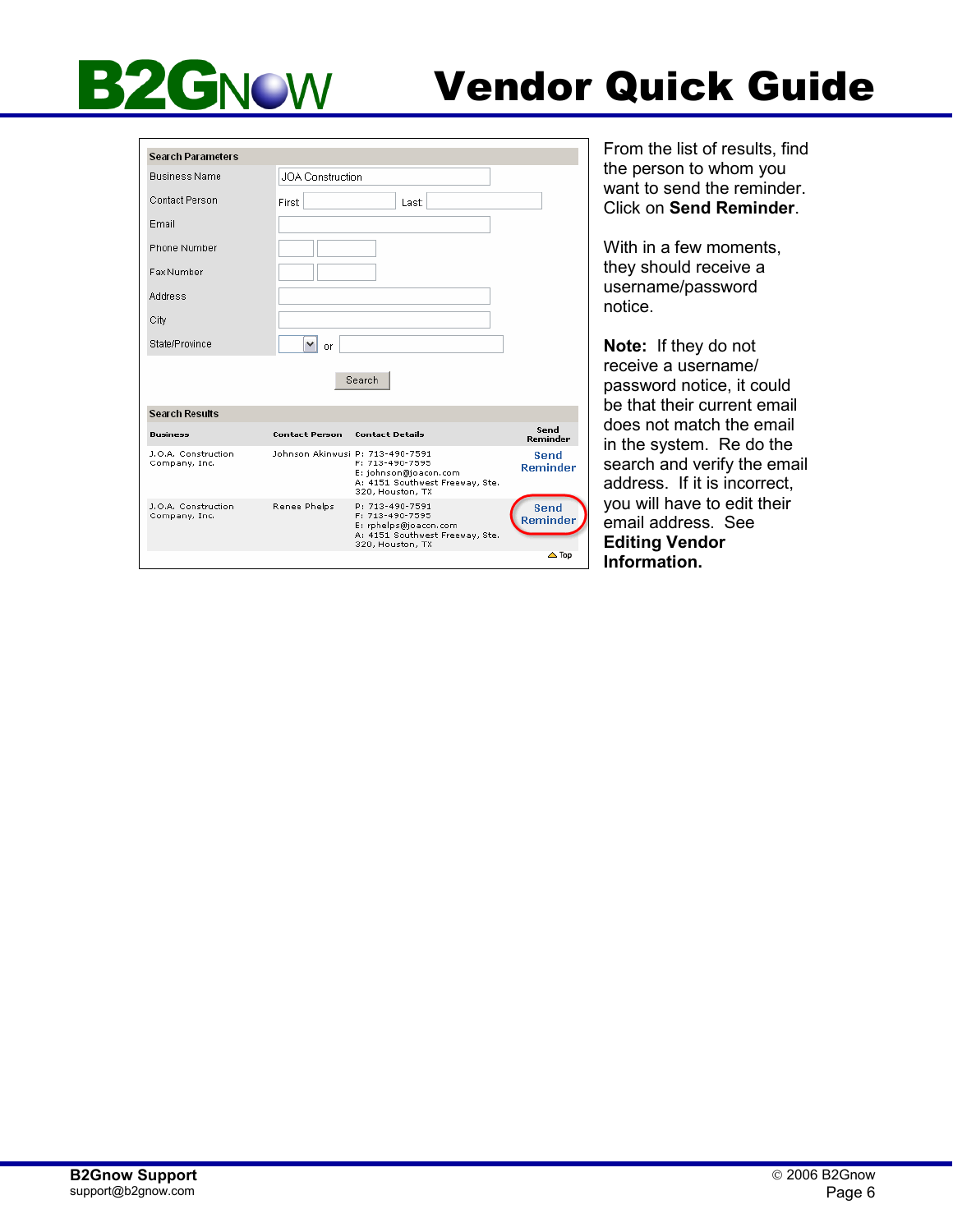

#### **Logging in for the first time**

Once you receive your username and password you are ready to get started.

| <b>System Access Login</b>                |                                    |
|-------------------------------------------|------------------------------------|
| Username:                                 | About the System                   |
|                                           | • Information for Staff            |
| Password:                                 | . Information For Vendors          |
|                                           | • Vendor Registration              |
| Login                                     | • Contact Us, Support              |
| <b>Forgot Password</b><br>Password Lookup | . Terms of Service, Privacy Policy |
| <b>Help/First Time Visitors</b>           |                                    |

Visit the MWDBE site and type in your username and password into the designated fields. Click on **Login**.

The very first screen you will see is our Welcome Page.

|                                                                            | Welcome to our system!                                                                                                                                                                                                                                                                                                                               |
|----------------------------------------------------------------------------|------------------------------------------------------------------------------------------------------------------------------------------------------------------------------------------------------------------------------------------------------------------------------------------------------------------------------------------------------|
| <b>B2GNOW</b>                                                              | Our system is designed to make data gathering simplier and faster. Please review the information below before continuing to ensure that you<br>maximize your                                                                                                                                                                                         |
| G<br>∥Quick<br>GO.<br>Search:                                              | Security<br>» Change your password immediately if someone else set up your account.<br>» Do not use someone else's account. Every person must have their own account. If you do not know how to set up a user account, please<br>contact us through the messaging system: from the left menu, click Message, then Contact System Support.            |
| <b>Home</b><br>View »<br>Search »<br><b>Reporting Tools</b>                | Navigating<br>» All system functions are available from the menu on the left. Just click any of the topics to view the subitems. This menu is visible at all times.<br>» The page you will see after this welcome screen is your dashboard. It provides a guick summary of your assigned records, and identifies if<br>immediate action is required. |
| Tools »<br>Message »                                                       | <b>Finding Records</b><br>» If you need to find a particular record (contract, vendor, user, certification), the best place to start is Search. From the left menu, click Search,<br>then select the type of record you need to find. For tips on searching the system, download the Quick Guide listed below.                                       |
| <b>Edit Settings »</b><br><b>Help &amp; Support »</b><br>System »          | <b>Help &amp; Support</b><br>» Download the support quide in PDF format - Download Support Guide.<br>» More help options are available from the left menu under <b>Help &amp; Support</b> , including our online help system, a Forums module, and                                                                                                   |
| Logoff<br>Hide All<br>Show All<br>Logged on as:<br>Dawn Raymond,<br>B2Gnow | messaging tools.<br>Continue<br>Do not show this page again.                                                                                                                                                                                                                                                                                         |
|                                                                            | <b>Customer Service</b><br>Home   Help   Print This Page<br>Copyright @ 2006 B2Gnow. All rights reserved.                                                                                                                                                                                                                                            |
|                                                                            |                                                                                                                                                                                                                                                                                                                                                      |

Please take the time to read the information on this page. Under help and support there is a PDF downloads, the Vendor Quick Guide. This guide can be used as a quick reference to the system. They are laid out in an FAQ format and is no longer than 14 pages.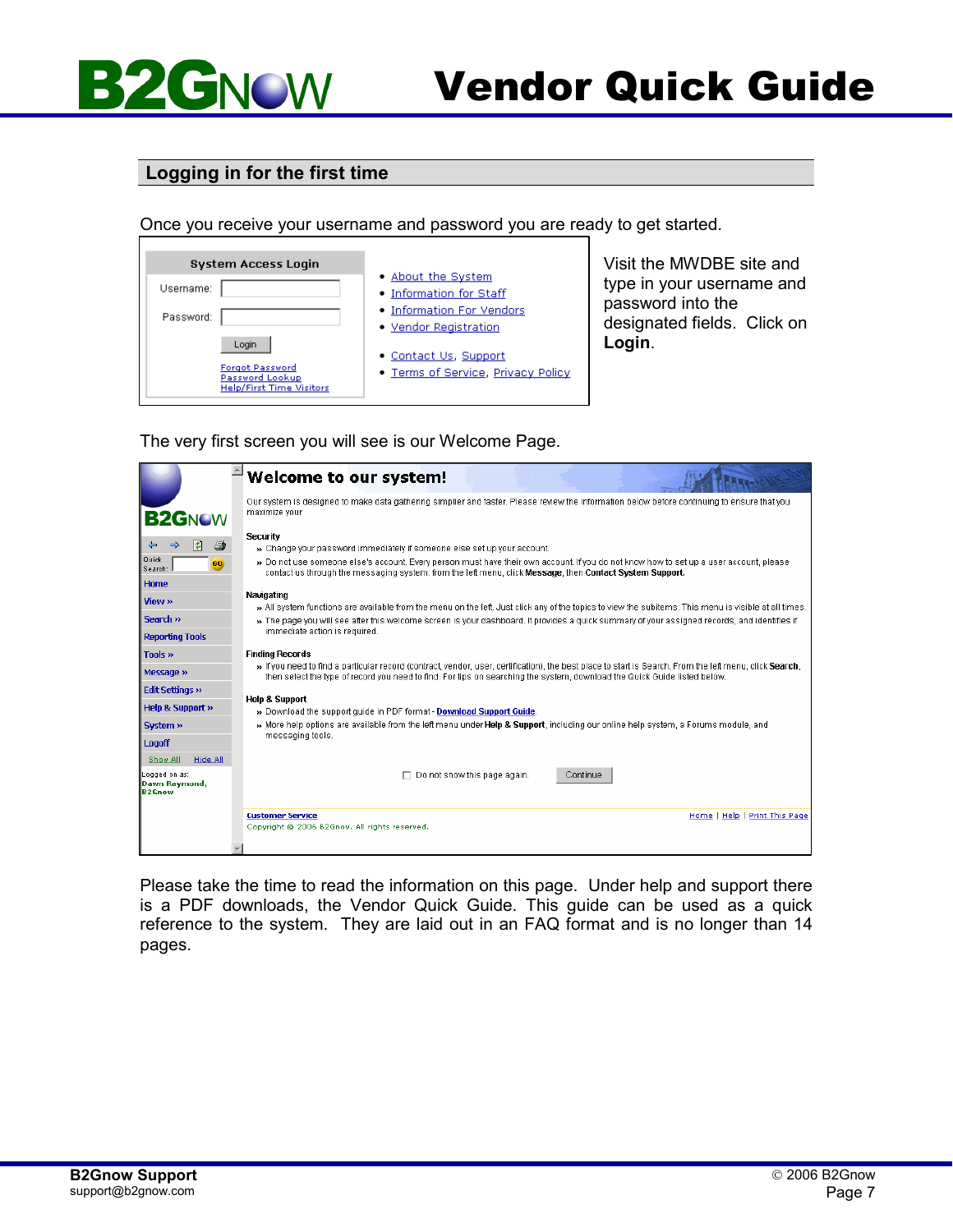#### **Your Dashboard**

**B2GNOW** 

After clicking **Continue** on the Welcome Page you will automatically be taken to your Dashboard. From this page, you can pretty much link to anywhere in the system. The Stat chart in the middle shows you a quick highlight of what is going on with your contracts. The items in RED are issues that need your immediate attention. To immediately address the issues in RED, simply click on the link and it will take you directly to the page where you need to go to resolve the issue.

|                                          | <b>My Contracts</b>                           |                                                    |                  |                         |                                                         | <b>PHELP</b>                                |
|------------------------------------------|-----------------------------------------------|----------------------------------------------------|------------------|-------------------------|---------------------------------------------------------|---------------------------------------------|
|                                          | Total active (business)                       |                                                    |                  |                         | Configure co                                            |                                             |
| <b>B2GNOW</b>                            | Active assigned to me                         | $\Omega$                                           | Dashboard        |                         | Change Your Password                                    | <b>Business Info</b>                        |
|                                          | Audited                                       |                                                    |                  |                         | <b>Edit Your Settings</b><br><b>List Users</b>          | Profile Setup<br><b>Account Preferences</b> |
| a.<br>Þ<br>⇔<br>$\Rightarrow$            | Soon to end (3 mo)                            | $\overline{2}$                                     |                  |                         | Add New User                                            | Commodity Codes                             |
| Quick<br>GO.<br>Search:                  | <b>My Audits</b>                              | Last 3<br>months                                   | Last 6<br>months | Last 12<br>months       | <b>Frequently Used</b>                                  |                                             |
| <b>Home</b>                              | <b>Total Audits</b>                           | $\overline{2}$                                     | 2                | $\underline{8}$         | Change your password                                    |                                             |
| View »                                   | <b>Incomplete Audits »</b>                    | $\overline{2}$                                     | $\overline{2}$   | $\overline{\mathbf{3}}$ | Search for subcontractors<br>View all incomplete audits |                                             |
| Search »                                 | <b>Incomplete Audit Lines »</b>               | 6                                                  | 6                | 9                       | View recent audit discrepancies                         |                                             |
| <b>Reporting Tools</b>                   | Audit Discrepancies                           | $\overline{0}$                                     | $\overline{0}$   | $\overline{0}$          | View all of my contracts<br>View my certifications      |                                             |
| Tools »                                  | <b>My Certifications</b>                      | Active                                             | Pending          | Expiring                | Reporting                                               |                                             |
|                                          | Status                                        | $\mathbf{0}$                                       | $\mathbf{0}$     | $\mathbf 0$             |                                                         | <b>Customer Service Fall</b>                |
| Message »                                |                                               |                                                    |                  |                         |                                                         |                                             |
| <b>Edit Settings »</b>                   | <b>是国 System</b>                              |                                                    |                  | <b>What's New</b>       |                                                         | Messaging<br>ы                              |
| <b>Help &amp; Support »</b>              | Help & Support                                |                                                    |                  |                         |                                                         | Send a Message                              |
| System »                                 | <b>System Status Board</b>                    | >>> Download the latest Quick Guide in PDF format. |                  |                         |                                                         | <b>Contact System Support</b>               |
| Logoff                                   | Site Map<br>File Download Area                |                                                    |                  |                         |                                                         | Report a Problem<br><b>Submit Feedback</b>  |
| Hide All<br>Show All                     |                                               |                                                    |                  |                         |                                                         |                                             |
| Logged on as:<br>Dawn Raymond,<br>B2Gnow |                                               |                                                    |                  |                         |                                                         |                                             |
|                                          | Copyright @ 2006 B2Gnow. All rights reserved. |                                                    |                  |                         |                                                         | Privacy Policy   Terms of Service           |
|                                          |                                               |                                                    |                  |                         |                                                         |                                             |

Please take the time to look over the Dashboard and to find out where all the links go.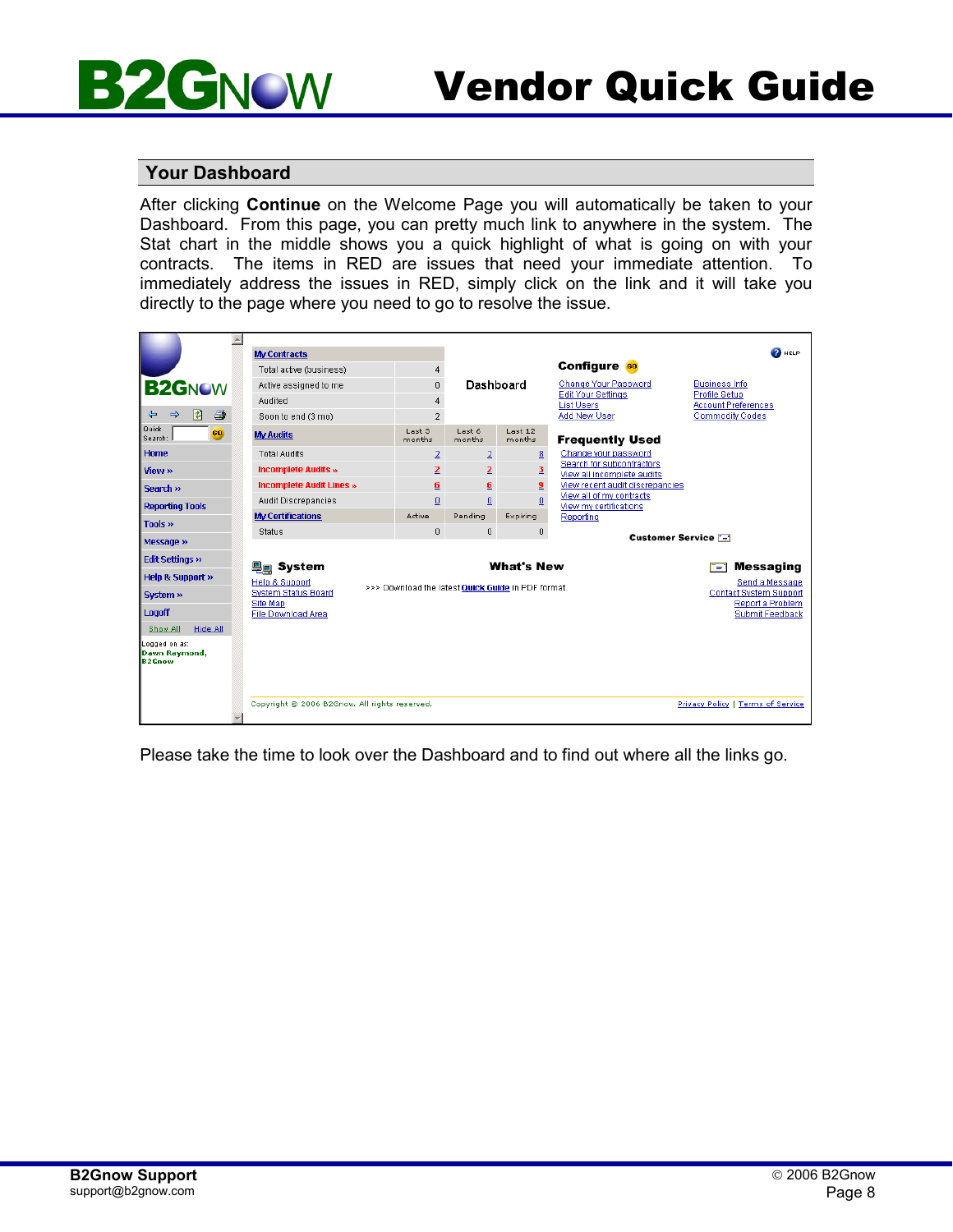### Vendor Quick Guide

#### **Exploring the Left Menu**

When you log in to your account, the menu on the left provides quick access to all functions in the system. Click the main categories to reveal additional sub-items, and click those items to link to the selected function in the right display window. *Note: As new functions are added, the menu system is extended and sometimes rearranged for efficiency.*

| ø<br>G<br>⇔<br>⇨                                       | ø<br>⇔<br>Go back<br>Go forward<br>Refresh the page<br>÷<br>Print the page<br>5                                                                                          |  |  |  |
|--------------------------------------------------------|--------------------------------------------------------------------------------------------------------------------------------------------------------------------------|--|--|--|
| <b>Quick Search:</b><br>GO.                            | Enter a search term and click Go to search the contract, concession, outreach, vendor, and user                                                                          |  |  |  |
| <b>Home</b>                                            | databases. Because all data types are searched, this can sometimes take longer.<br>Return to the main page of your account. You can also click the logo in the top left. |  |  |  |
|                                                        |                                                                                                                                                                          |  |  |  |
| <b>View »</b>                                          |                                                                                                                                                                          |  |  |  |
| My Contracts                                           | A listing of your contracts.                                                                                                                                             |  |  |  |
| My Contract Audits<br>My Certifications                | A listing of your contract audits.<br>A listing of your certifications.                                                                                                  |  |  |  |
| My Concessions                                         | A listing of your concessions.                                                                                                                                           |  |  |  |
| My Concession Audits                                   | A listing of your concession audits.                                                                                                                                     |  |  |  |
| My Outreach Projects                                   | A listing of outreach available to you.                                                                                                                                  |  |  |  |
| Messages                                               | A listing of the messages you've sent and received in the system.                                                                                                        |  |  |  |
| Search »                                               |                                                                                                                                                                          |  |  |  |
| Vendors                                                | Search the entire vendor database.                                                                                                                                       |  |  |  |
| <b>Certified Vendors</b>                               | Search the certified vendor directory.                                                                                                                                   |  |  |  |
| Contracts                                              | Search the contracts database.                                                                                                                                           |  |  |  |
| Concessions                                            | Search the concessions database.                                                                                                                                         |  |  |  |
| Outreach Projects                                      | Search the outreach projects database.                                                                                                                                   |  |  |  |
| <b>Users</b>                                           | Search for a specific system user (staff or vendor).                                                                                                                     |  |  |  |
| Message $\gg$                                          |                                                                                                                                                                          |  |  |  |
| Send a Message                                         | Write and send a message to any system user.                                                                                                                             |  |  |  |
| <b>Contact Support</b>                                 | Get help with using the system.                                                                                                                                          |  |  |  |
| Submit Feedback                                        | Contact us with your thoughts and suggestions about the system.                                                                                                          |  |  |  |
| Report a Problem                                       | Report to us an issue that you're having with the system.                                                                                                                |  |  |  |
| <b>Edit Settings »</b>                                 |                                                                                                                                                                          |  |  |  |
| Change Password                                        | Change your password.                                                                                                                                                    |  |  |  |
| Your Settings                                          | Update your user account settings.                                                                                                                                       |  |  |  |
| <b>Business Settings »</b>                             |                                                                                                                                                                          |  |  |  |
| <b>Business Info</b>                                   | Update your business information.                                                                                                                                        |  |  |  |
| Vendor Profile                                         | Update your vendor profile.                                                                                                                                              |  |  |  |
| User List                                              | View all authorized users in your business.                                                                                                                              |  |  |  |
| Add a User                                             | Add a new user to your business.                                                                                                                                         |  |  |  |
| <b>Account Preferences</b>                             | Update account preferences for your business.                                                                                                                            |  |  |  |
| <b>Commodity Codes</b><br><b>Subscription Services</b> | Update commodity codes.<br>Manage value-added subscriptions.                                                                                                             |  |  |  |
|                                                        |                                                                                                                                                                          |  |  |  |
| <b>Help &amp; Support »</b>                            |                                                                                                                                                                          |  |  |  |
| Help System                                            | View the online help for the system.                                                                                                                                     |  |  |  |
| Forums                                                 | View the online forums/knowledge base.<br>Download the Vendor Quick Guide in PDF format.                                                                                 |  |  |  |
| Vendor Quick Guide                                     |                                                                                                                                                                          |  |  |  |
| Vendor Training Manual<br><b>Contact Support</b>       | Download the Vendor Training Manual in PDF format.                                                                                                                       |  |  |  |
| Submit Feedback                                        | Get help with using the system.<br>Contact us with your thoughts and suggestions about the system.                                                                       |  |  |  |
| Report a Problem                                       | Report to us an issue that you're having with the system.                                                                                                                |  |  |  |
| System »                                               |                                                                                                                                                                          |  |  |  |
| System Status Board                                    |                                                                                                                                                                          |  |  |  |
| Contact B2Gnow                                         | Check the status of the system, including listings of maintenance and upgrades.<br>Contact our team.                                                                     |  |  |  |
| About B2Gnow                                           | View information about the software that powers the system, including version information.                                                                               |  |  |  |
| <b>Logoff</b>                                          | Log off from the system.                                                                                                                                                 |  |  |  |
| <b>Show All</b><br><b>Hide All</b>                     | Click to show or hide all of the menu options listed above                                                                                                               |  |  |  |
|                                                        |                                                                                                                                                                          |  |  |  |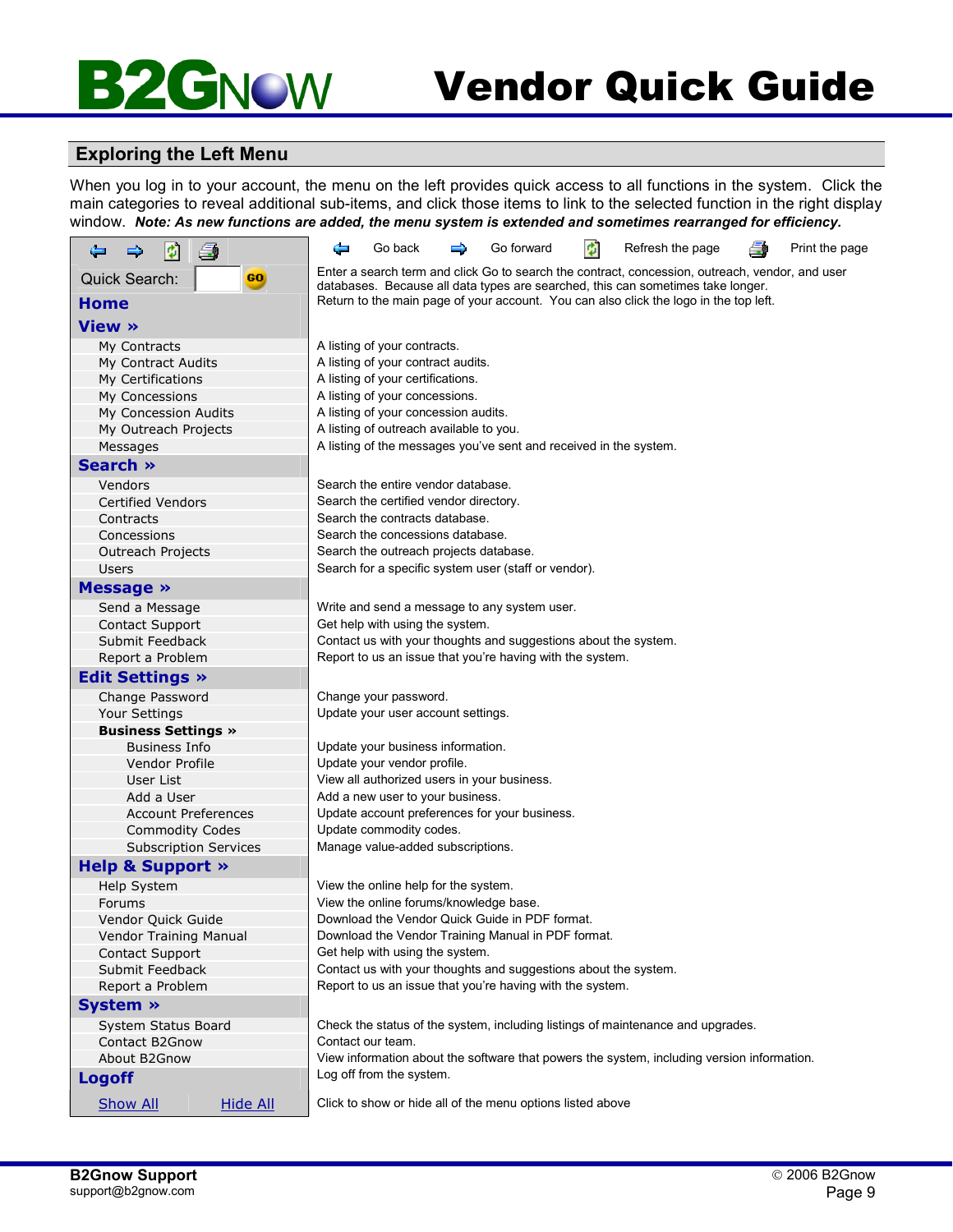

#### **Search Tips for the System**

- Start with **one** parameter. Usually one, and sometimes two parameters, is sufficient to find the record you are looking for. The more specific your search terms, the more likely the record will **not** match the terms due to spelling, order, or other variations.
- Keep the search parameters short. Use **ACME** instead of **ACME Construction, Inc.** You can even use partial words, such as **envi** instead of typing **environmental consultant**.
- The system will ignore punctuation. **C & C** is treated the same as **C and C**; **C. C.** is the same as **C C**.
- Become familiar with the possible settings and options. The record you are seeking may not be displayed because you have selected the wrong option. Or too many records were returned because you did not narrow the search parameters.
- When searching for businesses that are named for their founder, such as **John Smith & Co.**, it may be listed as **John Smith and Co.** or **Smith, John and Co.** You may need to search for both versions. Start by searching just for one of the names, such as **Smith.**
- The search is not case sensitive. **ACME** is treated the same as **acme**.
- When searching by first name, be aware that users may be listed by alternate names. For example: **James**, **Jim**, **Jimmy**, or **J**
- When searching by contract or project number, where you are typing a specific reference, your number must be exactly correct. It does **not** have to be complete (type **C53** to view all contracts that have **C53** in the contract number, such as **C531**, **C532**, **C53B**, **C53980** etc.), but **C53** will not find **C35**.

| <b>Search: Users</b><br>Users Vendors Contracts Concessions | <b>PHELP</b><br>Enter search parameters and click Search. The more specific the terms, the more limited the results. If unsure about the exact<br>name of a person or an organization, enter part of the name. |
|-------------------------------------------------------------|----------------------------------------------------------------------------------------------------------------------------------------------------------------------------------------------------------------|
|                                                             | Search First 20 Matches<br>Search All Matches<br>Clear Form                                                                                                                                                    |
| <b>Search Parameters</b>                                    |                                                                                                                                                                                                                |
| Organization                                                |                                                                                                                                                                                                                |
| <b>First Name</b>                                           |                                                                                                                                                                                                                |
| <b>Last Name</b>                                            |                                                                                                                                                                                                                |
| <b>User Type</b>                                            | C Buyer<br>C Diversity user<br>$\circ$ Vendor                                                                                                                                                                  |
| <b>User Number</b>                                          |                                                                                                                                                                                                                |
| <b>Email</b>                                                |                                                                                                                                                                                                                |
| Phone                                                       |                                                                                                                                                                                                                |
| Fax                                                         |                                                                                                                                                                                                                |
| <b>Address</b>                                              |                                                                                                                                                                                                                |
| City                                                        |                                                                                                                                                                                                                |
| <b>State/Province</b>                                       | ▾╎<br>or I                                                                                                                                                                                                     |
|                                                             | $\Delta$ Top<br>Search First 20 Matches<br>Search All Matches<br>Clear Form                                                                                                                                    |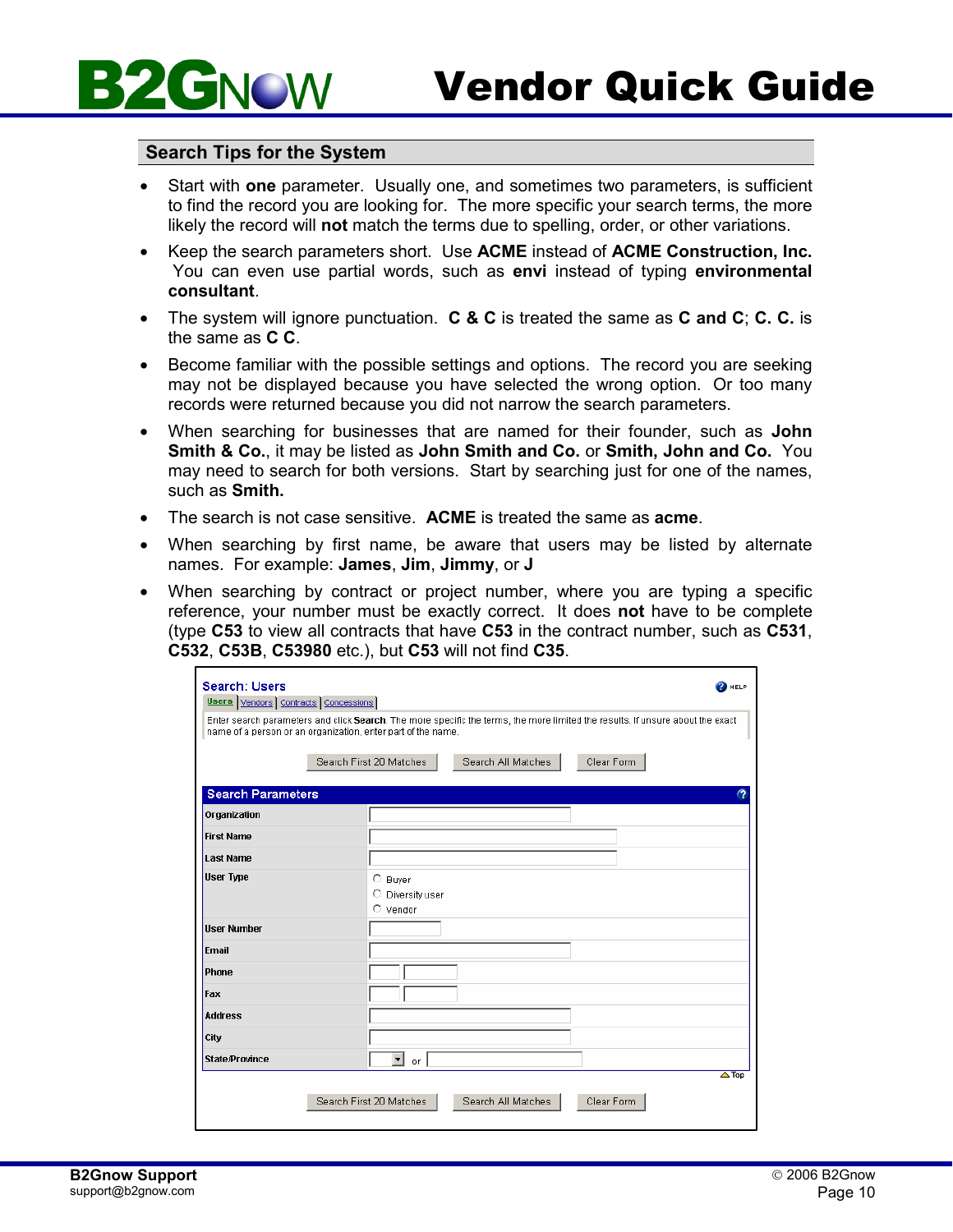### Vendor Quick Guide

#### *Configuring your settings*

#### **Change your Password**

**B2GNOW** 

After first logging into the system, you might be prompted to change your password.

|                                                 | Vendor Console: Change Password<br><b>PHELP</b>                                                                                                                                                                                                                                                                                             |  |  |  |  |
|-------------------------------------------------|---------------------------------------------------------------------------------------------------------------------------------------------------------------------------------------------------------------------------------------------------------------------------------------------------------------------------------------------|--|--|--|--|
|                                                 | You can select a new password, which must be between 3 and 15 characters, and can include letters and numbers.                                                                                                                                                                                                                              |  |  |  |  |
| <b>B2GNOW</b><br>4                              | Make your password something easy to remember, but difficult for others to quess. For security purposes, it's a good idea to change your<br>password every month.                                                                                                                                                                           |  |  |  |  |
| Quick<br>GO.<br>Search:<br><b>Home</b>          | Do not make your password the same as your username or your first or last name, as these are too easy for an intruder to quess. Never share<br>your password with anyone else. If another person in your organization needs access to the system, please contact us, and we can show you<br>how to set up a an additional account for them. |  |  |  |  |
| View »                                          | When you change your password, you will receive a confirmation email or fax. You can also contact B2Gnow to get your password reset.                                                                                                                                                                                                        |  |  |  |  |
| Search »                                        | * required text                                                                                                                                                                                                                                                                                                                             |  |  |  |  |
| <b>Reporting Tools</b>                          |                                                                                                                                                                                                                                                                                                                                             |  |  |  |  |
| Tools »                                         | Old Password *                                                                                                                                                                                                                                                                                                                              |  |  |  |  |
| Message »                                       | New Password *                                                                                                                                                                                                                                                                                                                              |  |  |  |  |
| <b>Edit Settings »</b>                          | Type New Password Again *                                                                                                                                                                                                                                                                                                                   |  |  |  |  |
| Change Password                                 |                                                                                                                                                                                                                                                                                                                                             |  |  |  |  |
| Your Settings                                   | Save<br>Cancel                                                                                                                                                                                                                                                                                                                              |  |  |  |  |
| <b>Business Settings &gt;&gt;</b>               |                                                                                                                                                                                                                                                                                                                                             |  |  |  |  |
| <b>Help &amp; Support »</b>                     |                                                                                                                                                                                                                                                                                                                                             |  |  |  |  |
| System »                                        |                                                                                                                                                                                                                                                                                                                                             |  |  |  |  |
| Logoff                                          |                                                                                                                                                                                                                                                                                                                                             |  |  |  |  |
| Show All<br>Hide All                            |                                                                                                                                                                                                                                                                                                                                             |  |  |  |  |
| Logged on as:<br>Dawn Raymond,<br><b>B2Gnow</b> | <b>Customer Service</b><br>Home   Help   Print This Page<br>Copyright @ 2006 B2Gnow. All rights reserved.                                                                                                                                                                                                                                   |  |  |  |  |

- 1. From the **Edit** menu, click **Change Password**.
- 2. In the **Old Password** field, type your old password.
- 3. In the **New Password** and **Type New Password Again** fields, type your new password.
- 4. Click **Submit**.

Your new password is effective immediately.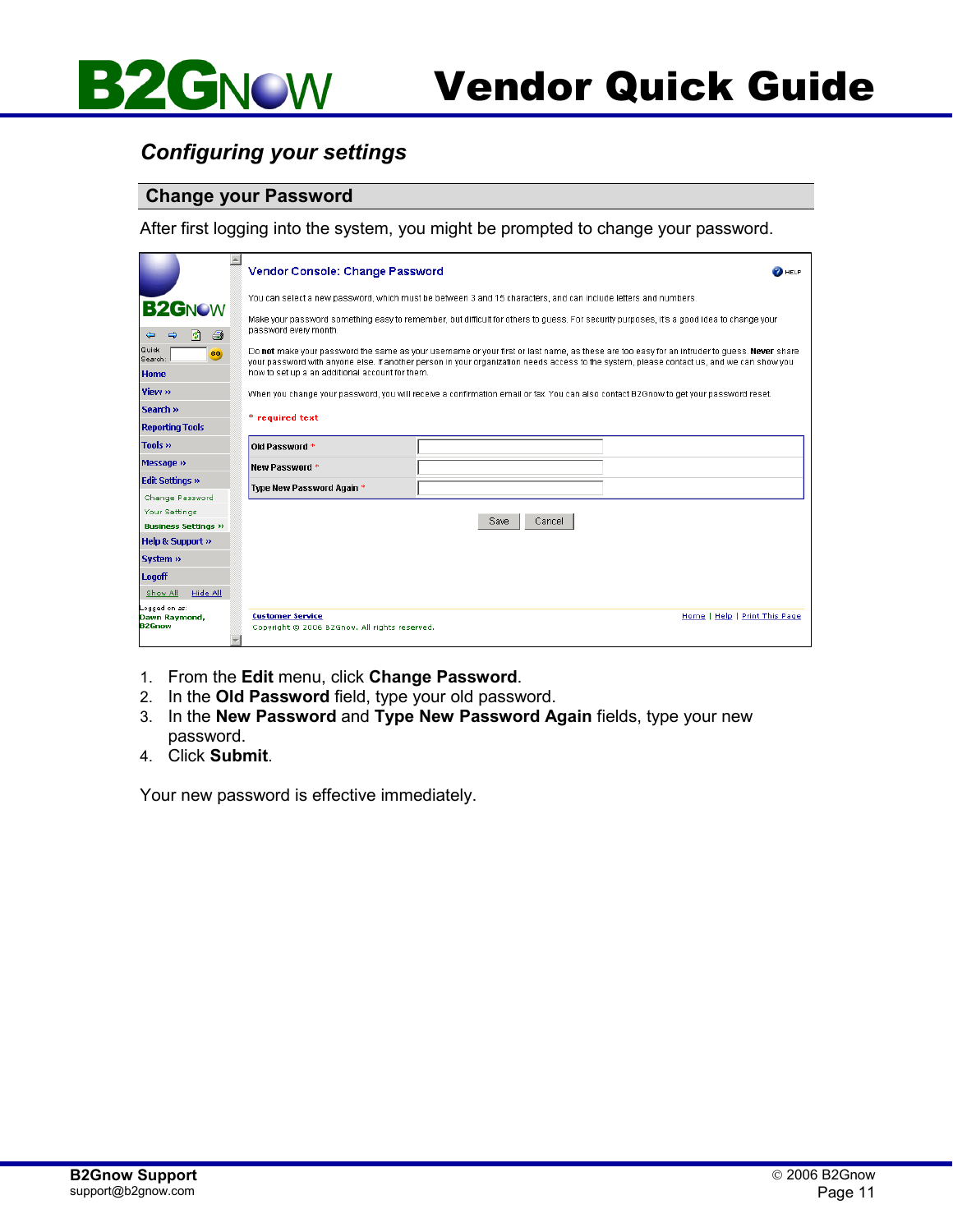

#### **Editing your Settings**

Depending upon your access settings, you may be able to update your account settings.

| $\blacktriangle$<br><b>B2GNOW</b>           | <b>Vendor Console: Business Information</b><br>Business Name: B2Gnow DRA Cool Beans                                                                                                                                                                                                                                              | $2$ <b>HELP</b><br>Main General Info Profile Users Commodity Codes Account Prefs Certifications Contracts Concessions                         |  |  |  |
|---------------------------------------------|----------------------------------------------------------------------------------------------------------------------------------------------------------------------------------------------------------------------------------------------------------------------------------------------------------------------------------|-----------------------------------------------------------------------------------------------------------------------------------------------|--|--|--|
| $\bullet$<br>⇛<br>Quick<br>Search:          | cancel any changes.<br>* required entry                                                                                                                                                                                                                                                                                          | Below is your general business information and classification. You can edit any entry. Click Save Changes when finished, or click Return to   |  |  |  |
| <b>Home</b>                                 | <b>Business Information</b>                                                                                                                                                                                                                                                                                                      |                                                                                                                                               |  |  |  |
| View »<br>Search »                          | numbers if you move.                                                                                                                                                                                                                                                                                                             | Your business information is provided to buyers whenever you submit a bid or send a message. Don't forget to update your address and/or phone |  |  |  |
|                                             | Business Name *                                                                                                                                                                                                                                                                                                                  | B <sub>2</sub> Gnow                                                                                                                           |  |  |  |
| <b>Reporting Tools</b><br>Tools »           | <b>DBA Name</b>                                                                                                                                                                                                                                                                                                                  | <b>Cool Beans</b>                                                                                                                             |  |  |  |
| Message »                                   | Main Company Email *                                                                                                                                                                                                                                                                                                             | sales@b2qnow.com                                                                                                                              |  |  |  |
| <b>Edit Settings »</b>                      | Main Phone *                                                                                                                                                                                                                                                                                                                     | 325-9277<br>1602<br>Ext.                                                                                                                      |  |  |  |
| Change Password                             | Main Fax*                                                                                                                                                                                                                                                                                                                        | 325-9277<br>1602                                                                                                                              |  |  |  |
| Your Settings<br><b>Business Settings »</b> | Main Company Website                                                                                                                                                                                                                                                                                                             | http://www.b2gnow.com/                                                                                                                        |  |  |  |
| <b>General Business</b><br>Information      | <b>DUNS Number</b>                                                                                                                                                                                                                                                                                                               |                                                                                                                                               |  |  |  |
| Vendor Profile                              | <b>Tax ID Number</b>                                                                                                                                                                                                                                                                                                             | 765765756                                                                                                                                     |  |  |  |
| <b>User List</b>                            | Company Type                                                                                                                                                                                                                                                                                                                     | $\vert$<br>Joint Venture                                                                                                                      |  |  |  |
| Add a User<br><b>Account Preferences</b>    | <b>Company Ownership Ethnicity</b>                                                                                                                                                                                                                                                                                               | Black<br>$\blacktriangledown$                                                                                                                 |  |  |  |
| Commodity Codes                             | Company Ownership Gender                                                                                                                                                                                                                                                                                                         | $\blacktriangledown$<br>Female                                                                                                                |  |  |  |
| Subscription                                |                                                                                                                                                                                                                                                                                                                                  | $\triangle$ Top                                                                                                                               |  |  |  |
| Services<br><b>Help &amp; Support »</b>     |                                                                                                                                                                                                                                                                                                                                  |                                                                                                                                               |  |  |  |
| System »                                    |                                                                                                                                                                                                                                                                                                                                  | Save Changes<br>Return                                                                                                                        |  |  |  |
|                                             | <b>Business Classification</b>                                                                                                                                                                                                                                                                                                   |                                                                                                                                               |  |  |  |
| Logoff<br>Hide All                          |                                                                                                                                                                                                                                                                                                                                  |                                                                                                                                               |  |  |  |
| Show All<br>Logged on as:<br>Dawn Raymond,  | Certain businesses, as defined by United States law, are considered disadvantaged businesses. Many governments provide incentives to these<br>businesses. If you are in one or more of the following categories, you can check the appropriate box to ensure that you are included in any special<br>programs or considerations. |                                                                                                                                               |  |  |  |
| <b>B2Gnow</b>                               | Select the classifications that apply to                                                                                                                                                                                                                                                                                         | <b>▽</b> Small Business Enterprise (SBE)                                                                                                      |  |  |  |
|                                             | your business<br>(Check all that apply)                                                                                                                                                                                                                                                                                          | Voman-Owned Business Enterprise (WBE)                                                                                                         |  |  |  |
|                                             | Click here for classification guidelines                                                                                                                                                                                                                                                                                         | <b>⊽</b> Hub Zone                                                                                                                             |  |  |  |
|                                             |                                                                                                                                                                                                                                                                                                                                  | $\nabla$ 8(A) Firm                                                                                                                            |  |  |  |
|                                             |                                                                                                                                                                                                                                                                                                                                  | Disabled Veteran Business Enterprise (DVBE)<br>○ Persons with Disabilities Business Enterprise (PDBE)                                         |  |  |  |
|                                             |                                                                                                                                                                                                                                                                                                                                  | Minority Business Enterprise (MBE)                                                                                                            |  |  |  |
|                                             | If you are a Minority Business Enterprise,                                                                                                                                                                                                                                                                                       | Asian Pacific<br><b>General Minorities</b>                                                                                                    |  |  |  |
|                                             | select minority category                                                                                                                                                                                                                                                                                                         | C African American<br>$\bigcirc$ Japan                                                                                                        |  |  |  |
|                                             |                                                                                                                                                                                                                                                                                                                                  |                                                                                                                                               |  |  |  |

Navigate the tabs to view and edit your company's information.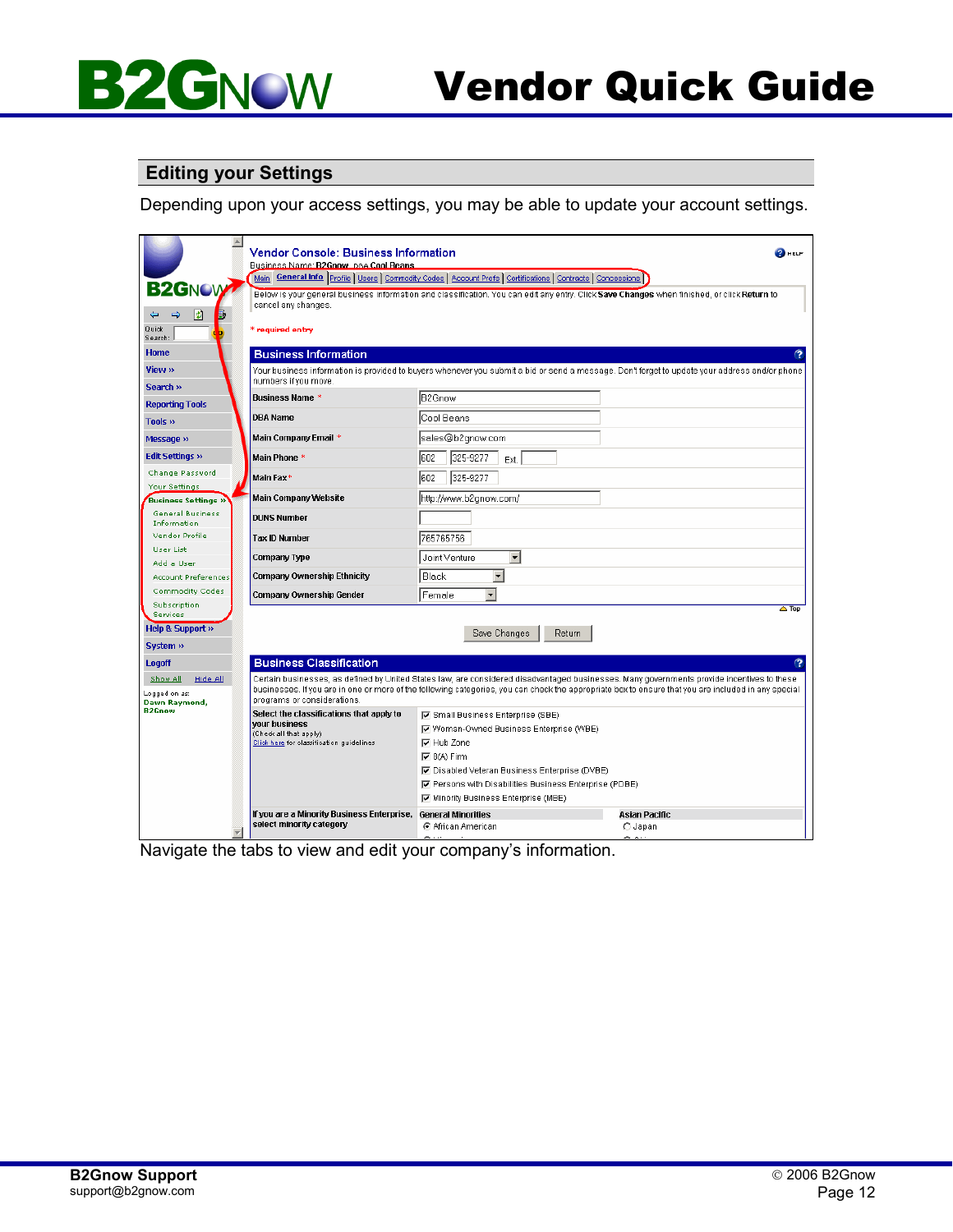#### **Adding a User**

Under the User Tab, click the Add User button.

| <b>Vendor Console: Users</b><br>Business Name: B2Gnow, DBA Cool Beans<br>Main   General Info   Profile   Users   Commodity Codes   Account Prefs   Certifications   Contracts   Concessions<br>Listed are all of the users accounts for this business. To view a user's information, click the user number or name. |                                                                                |  |                                                                   | <b>PELP</b>    |  |
|---------------------------------------------------------------------------------------------------------------------------------------------------------------------------------------------------------------------------------------------------------------------------------------------------------------------|--------------------------------------------------------------------------------|--|-------------------------------------------------------------------|----------------|--|
|                                                                                                                                                                                                                                                                                                                     |                                                                                |  |                                                                   |                |  |
|                                                                                                                                                                                                                                                                                                                     | Add User                                                                       |  |                                                                   |                |  |
| <b>Liser Number</b>                                                                                                                                                                                                                                                                                                 | <b>Delete</b><br><b>Name</b><br>Title<br><b>Contact Role(s)</b><br><b>User</b> |  |                                                                   |                |  |
| 20000279-013                                                                                                                                                                                                                                                                                                        | Raymond, Dawn                                                                  |  | Prevailing Wage                                                   | $Copy -$       |  |
| 20000279-001                                                                                                                                                                                                                                                                                                        | Samson, Jr., Robert                                                            |  | Certifications, Contracts,<br>General, Invoicing, Owner,<br>Sales | Copy<br>Delete |  |
|                                                                                                                                                                                                                                                                                                                     |                                                                                |  |                                                                   |                |  |

Type in all the information and set up their account preferences, then click Save.

|                                 |                                                                                                                                                                                                                                                                                           | Enter the user's contact information. The email address serves as the the username.                                              |  |  |
|---------------------------------|-------------------------------------------------------------------------------------------------------------------------------------------------------------------------------------------------------------------------------------------------------------------------------------------|----------------------------------------------------------------------------------------------------------------------------------|--|--|
| Name *                          |                                                                                                                                                                                                                                                                                           |                                                                                                                                  |  |  |
| (first, last name)              |                                                                                                                                                                                                                                                                                           |                                                                                                                                  |  |  |
| Email/Username *                |                                                                                                                                                                                                                                                                                           |                                                                                                                                  |  |  |
| <b>Title</b>                    |                                                                                                                                                                                                                                                                                           |                                                                                                                                  |  |  |
| <b>Phone Number *</b>           |                                                                                                                                                                                                                                                                                           | Ext.                                                                                                                             |  |  |
| Fax Number *                    |                                                                                                                                                                                                                                                                                           |                                                                                                                                  |  |  |
| Choose password *               |                                                                                                                                                                                                                                                                                           |                                                                                                                                  |  |  |
| Retype password *               |                                                                                                                                                                                                                                                                                           |                                                                                                                                  |  |  |
|                                 |                                                                                                                                                                                                                                                                                           | $\triangle$ Top                                                                                                                  |  |  |
| <b>Addresses</b>                |                                                                                                                                                                                                                                                                                           | က                                                                                                                                |  |  |
|                                 |                                                                                                                                                                                                                                                                                           |                                                                                                                                  |  |  |
| Physical *                      | Select the addresses for this user. To edit or add addresses, click the <b>Contact Info</b> tab at the top of this page.<br>Select a physical address<br>$\blacktriangledown$<br>$\overline{\phantom{a}}$<br>Select a mailing address<br>Select a billing address<br>$\blacktriangledown$ |                                                                                                                                  |  |  |
| Mailing *                       |                                                                                                                                                                                                                                                                                           |                                                                                                                                  |  |  |
| Billing *                       |                                                                                                                                                                                                                                                                                           |                                                                                                                                  |  |  |
| Shipping *                      | Select a shipping address                                                                                                                                                                                                                                                                 | $\blacktriangledown$                                                                                                             |  |  |
|                                 |                                                                                                                                                                                                                                                                                           | $\triangle$ Top                                                                                                                  |  |  |
| <b>Account Preferences</b>      |                                                                                                                                                                                                                                                                                           |                                                                                                                                  |  |  |
|                                 | Select the timezone, language, and notification settings for this user.                                                                                                                                                                                                                   |                                                                                                                                  |  |  |
| Time Zone *                     |                                                                                                                                                                                                                                                                                           | US/Central<br>$\blacktriangledown$                                                                                               |  |  |
| Preferred Language *            |                                                                                                                                                                                                                                                                                           | English •                                                                                                                        |  |  |
| Preferred Notification Method * |                                                                                                                                                                                                                                                                                           | C Email AND Fax:<br>Send me plain-text email<br>▼                                                                                |  |  |
|                                 |                                                                                                                                                                                                                                                                                           | $\overline{\phantom{a}}$<br>$C$ Email:<br>Send me plain-text email                                                               |  |  |
|                                 |                                                                                                                                                                                                                                                                                           | $C$ Fax                                                                                                                          |  |  |
| <b>Notification Options</b>     |                                                                                                                                                                                                                                                                                           | √ Notify me of new system features, services, and special offers. Uncheck the box to not receive these notices.                  |  |  |
|                                 |                                                                                                                                                                                                                                                                                           | Notify me of government communications, such as seminar and training bulletins. Uncheck the box to not<br>receive these notices. |  |  |
|                                 |                                                                                                                                                                                                                                                                                           | $\triangle$ Top                                                                                                                  |  |  |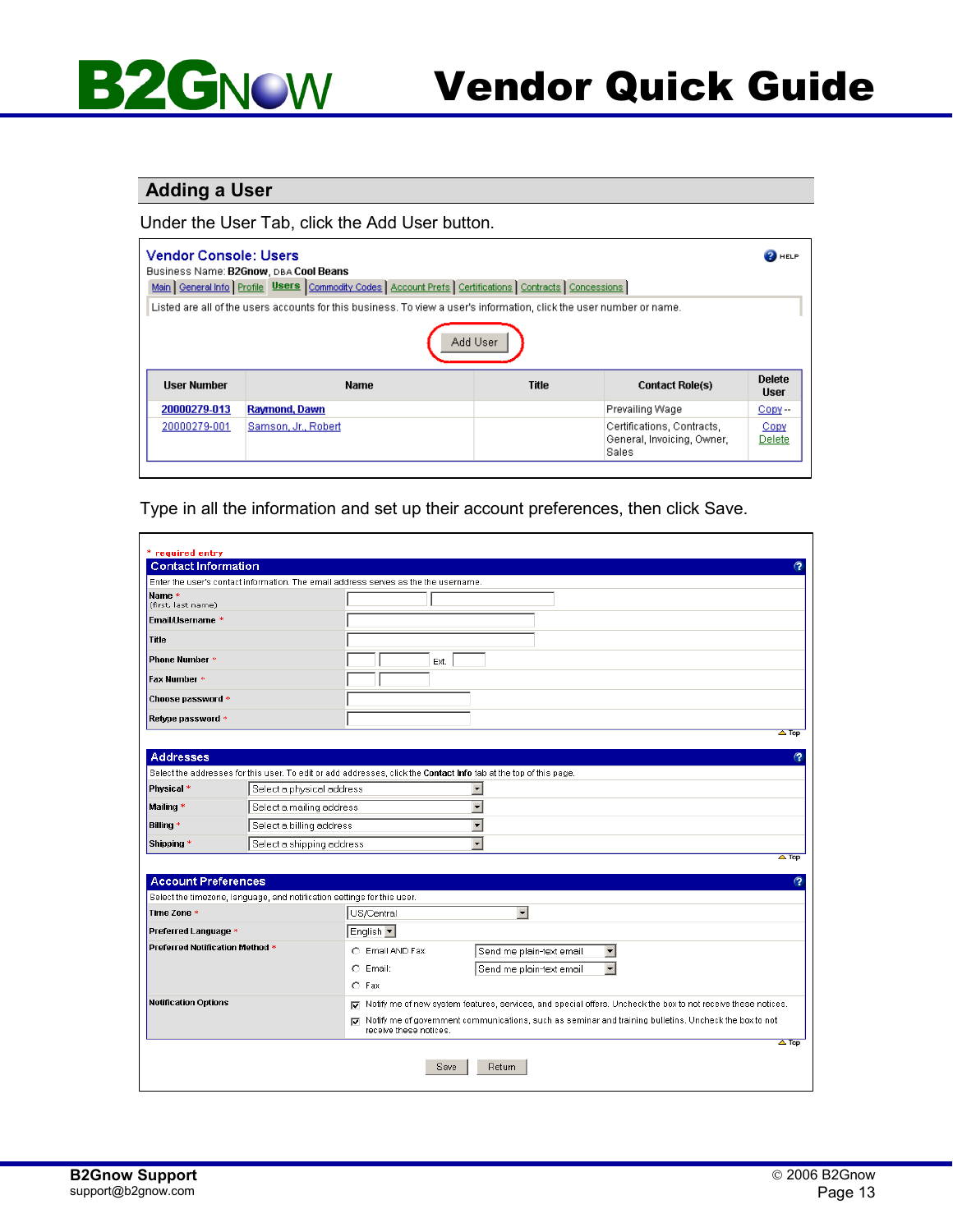### Vendor Quick Guide

#### **Editing a User**

**BZGNOW** 

Emails and contact information changes. It is very important to update your account as soon as possible so that the system has your correct information.

To the User list and click on the person you want to edit.

| <b>User Number</b> | Name                | <b>Title</b> | <b>Contact Role(s)</b>                                         | <b>Delete User</b> |
|--------------------|---------------------|--------------|----------------------------------------------------------------|--------------------|
| 20000279-013       | Raymond, Dawn       |              | Prevailing Wage                                                | Copy --            |
| 20000279-001       | Samson, Jr., Robert |              | Certifications, Contracts, General,<br>Invoicing, Owner, Sales | Copy Delete        |

Then edit their information according to your new information. Click on Save changes when complete.<br>\* required entry

| <b>Contact Information</b>   |                                                                                     |                 |
|------------------------------|-------------------------------------------------------------------------------------|-----------------|
|                              | Enter the user's contact information. The email address serves as the the username. |                 |
| Name *<br>(first, last name) | Raymond<br><b>IDawn</b>                                                             |                 |
| Email/Username *             | dawn@b2gnow.com                                                                     |                 |
| <b>Title</b>                 |                                                                                     |                 |
| <b>Phone Number *</b>        | 602<br>325-9277<br>Ext.                                                             |                 |
| <b>Fax Number *</b>          | 602<br>325-9277                                                                     |                 |
|                              |                                                                                     | $\triangle$ Top |

Please Note: When you change your email, your username also changes.

If your email has changed and you have forgotten your password, you will have to contact customer support to retrieve it. When emailing customer support, please include your full name, company name, phone, fax and new email address.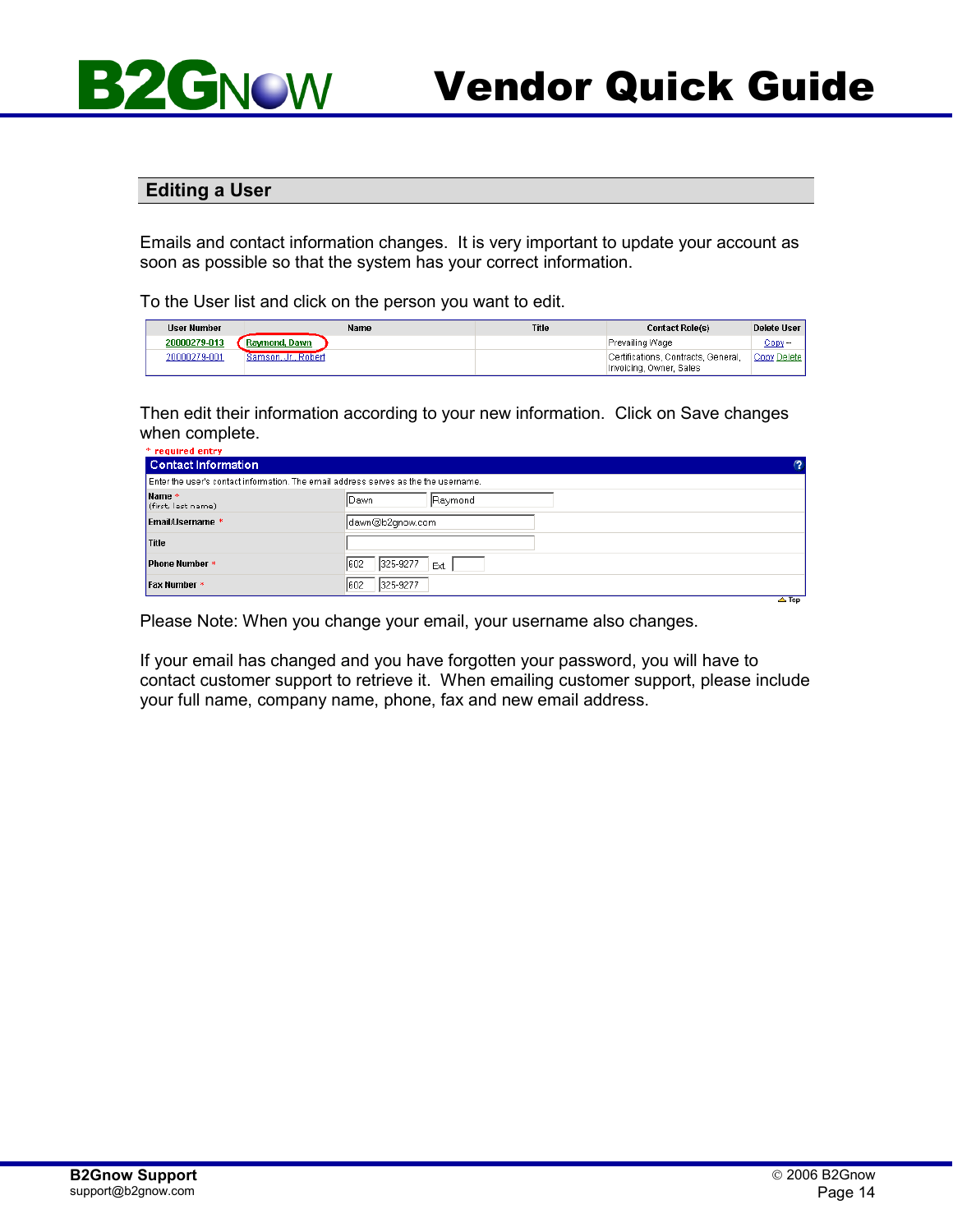

#### **Sending Messages**

A great feature to the system is the ability to send email messages to other users. It is an easy way for you to contact your Contract Compliance Officer about an issue without having to use an external email program.

| <b>Messaging: Send a Message to Customer Support</b> | <b>HELP</b>                                                                                                  |
|------------------------------------------------------|--------------------------------------------------------------------------------------------------------------|
|                                                      | Send a Message Contact System Support Submit Feedback Report a Problem Request a Caliback                    |
| attach a file if needed.<br>* required entry         | Use this page to send a message to a B2Gnow representative. Select the recipient(s), enter your message, and |
|                                                      |                                                                                                              |
| Send this message to *                               | □ Market Administrator                                                                                       |
|                                                      | □ Account Manager                                                                                            |
|                                                      | □ Customer Service Representative                                                                            |
|                                                      | □ Technical Support Representative                                                                           |
| <b>Message Subject *</b>                             |                                                                                                              |
| Message *                                            | A.                                                                                                           |
| <b>Attach File</b>                                   | Attach File                                                                                                  |
|                                                      | $\triangle$ Top<br>Spell Check<br>Save<br>Cancel                                                             |
| <b>Customer Service</b>                              | Home   Help   Print This Page                                                                                |

You can contact System Support, directly without having to look for an email address.